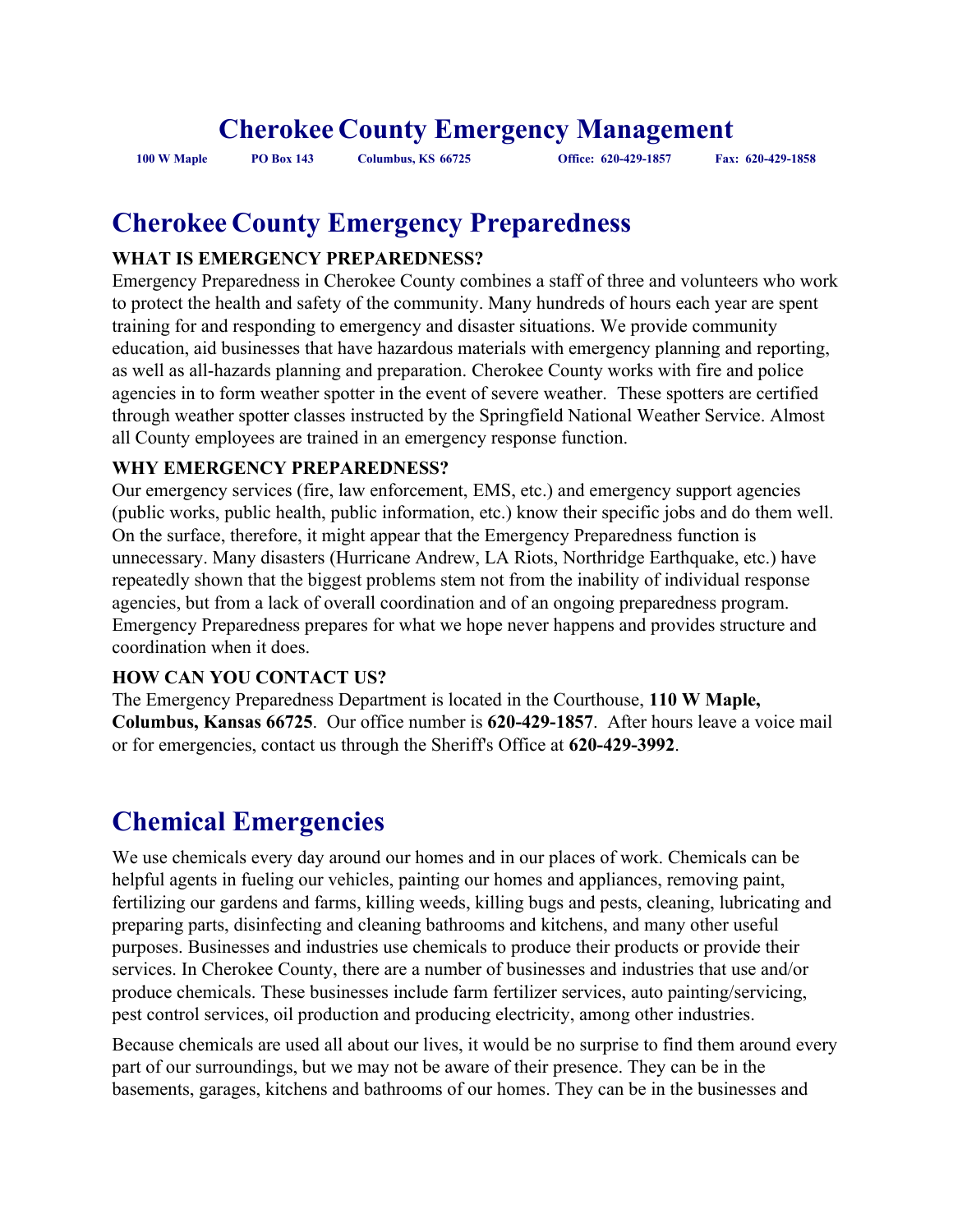industries that operate in our communities. Cherokee County has major state and interstate highways and rail lines running through it, so chemicals are transported on the roadways and rail lines throughout the county. We may find chemicals in various containers or closed systems such as bags, bottles, cans, pails, pipelines, tanks, etc.

Chemicals are useful items in our lives and can be safely used, handled and stored if done in a controlled or common sense manner. When chemicals are not controlled or are lost from their closed systems, we must be prepared to act in a manner to limit our exposure to the hazards from their spill or release.

#### **WHAT TO DO IF YOU OBSERVE A CHEMICAL SPILL/RELEASE**

If you observe a chemical spill or release, either driving down a road or looking out your window at home, report the spill/release by dialing 9-1-1. The 9-1-1 Operator will dispatch the proper response agency.

#### **WHAT TO DO IN A CHEMICAL EMERGENCY**

A chemical emergency can occur from a transportation source, such as trucks or railcars, or from businesses or industries in the area. If a chemical emergency occurs in your neighborhood, you will be notified by local officials using a combination of radio, television, door-to-door contact. If your health and/or safety are in danger you will either be advised to shelter-in-place or to evacuate.

#### **HOW COULD A RELEASE OF RADIOACTIVE MATERIAL HAPPEN IN CHEROKEE COUNTY?**

An accident involving radioactive materials is possible anywhere radioactive materials are used or transported. These materials can be found in medical, industrial, research, or construction activities. Kansas Department of Health and Environment or the Nuclear Regulatory Commission must license companies using a radioactive source. A transportation accident involving someone hauling radioactive material is very possible. In Cherokee County, highways and railroads are used to transport these materials.

In the event a foreign country was to attack the United States using nuclear weapons, Cherokee County could receive radioactive fallout, or be a target for attack.

If a hazardous radiation situation occurs, persons from local emergency groups, Cherokee County Emergency Preparedness, and numerous volunteers would be called in without delay. These responders would check for a radioactive release and contamination to personnel or vehicles, inform the public on what actions to take, and work to protect the health and safety of everyone involved.

# **Pipeline Safety**

# **IF YOU LIVE OR WORK NEAR A PIPELINE:**

#### **HOW CAN YOU TELLWHERE A PIPELINE IS LOCATED?**

Since pipelines are buried underground, line markers are used to indicate their approximate location along the route. The markers can be found where a pipeline intersects a street, highway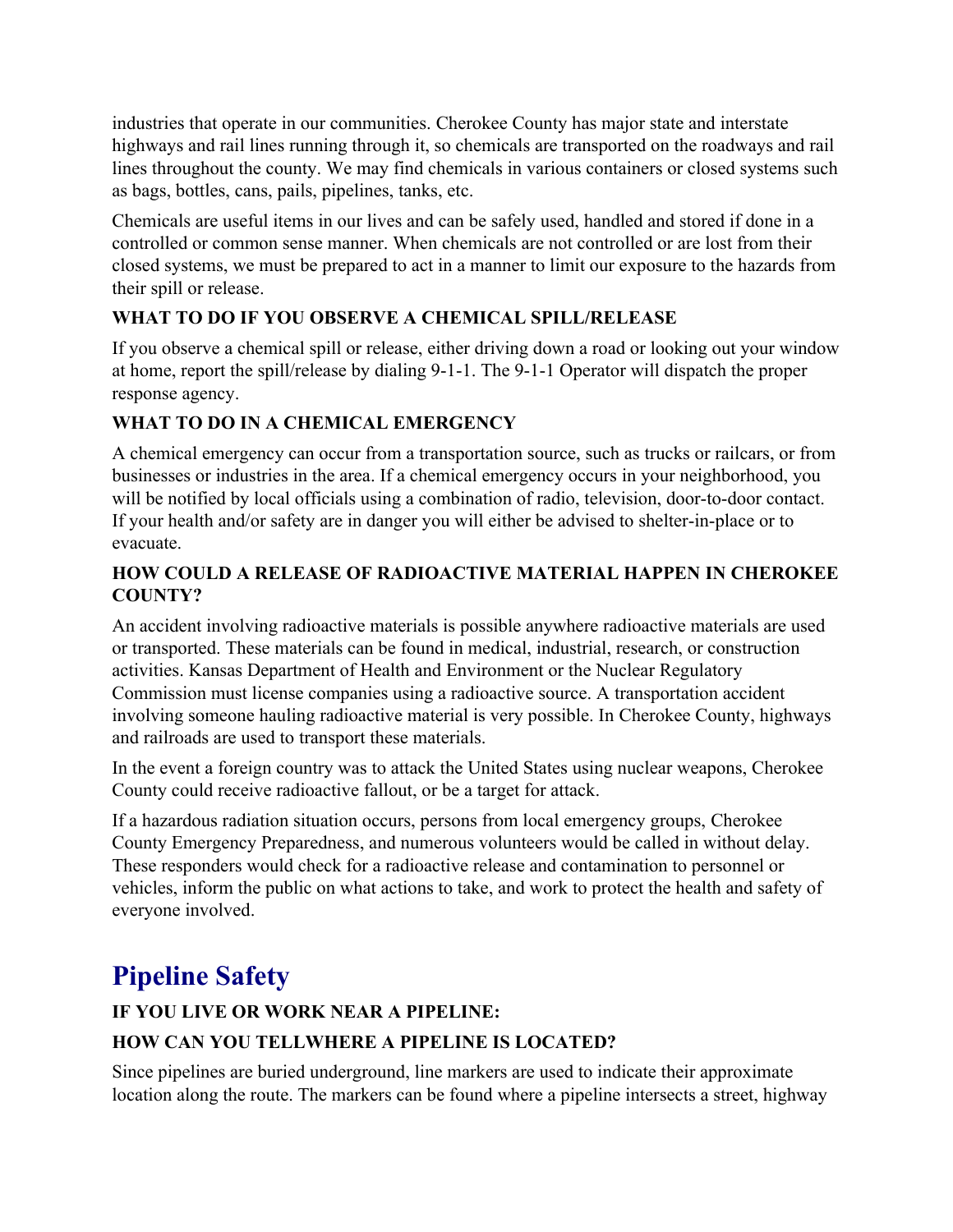or railroad. Markers display the material transported in the line, the name of the pipeline operator, and a telephone number where the operator can be reached in the event of an emergency.

## **IT IS A FEDERAL CRIME TO REMOVE OR DEFACE A PIPELINE MARKER SIGN**

Pipeline marker signs are important to public safety. They are so important, in fact, that Congress in 1988 passed a law making it a federal crime for any person to willfully deface, damage, remove or destroy any pipeline sign right-of-way marker that is required by federal law. The penalty for each offense is a fine of up to \$5,000 or imprisonment for not more than a year or both.

#### **ARE MARKERS ALWAYS PLACED ON TOP OF THE PIPELINE?**

Markers indicate the general location of a pipeline. They cannot be relied upon to indicate the exact position of the pipeline they mark. Also, the pipeline may not follow a straight course between markers. While markers are helpful in locating pipelines, they are limited in the information they provide. They provide no information, for example, on the depth or number of pipelines in the vicinity.

#### **HOW CAN YOU RECOGNIZE A PIPELINE LEAK?**

Sight, sound, and smell are helpful in detecting pipeline leaks.

## **LOOK FOR:**

- · Crude oil or liquid petroleum products on the ground
- · A dense white cloud or fog
- · A spot of dead vegetation in an otherwise green location may indicate a slow leak
- Flames (if the leak has ignited) do not attempt to extinguish any primary fire source until pipeline company employees arrive and their representative directs this action.

#### **LISTEN FOR:**

- · A roaring sound
- · A hissing sound

#### **SMELL FOR:**

- · A pungent odor, sometimes like "rotten eggs"
- A gasoline-like odor

## **WHAT YOU SHOULD DO IF YOU SUSPECT A LEAK**

Your first concern should be for your personal safety and that of those around you.

- Leave the leak area immediately
- · Avoid driving into vapor clouds
- · Contact the Sheriff's office at 620-429-3992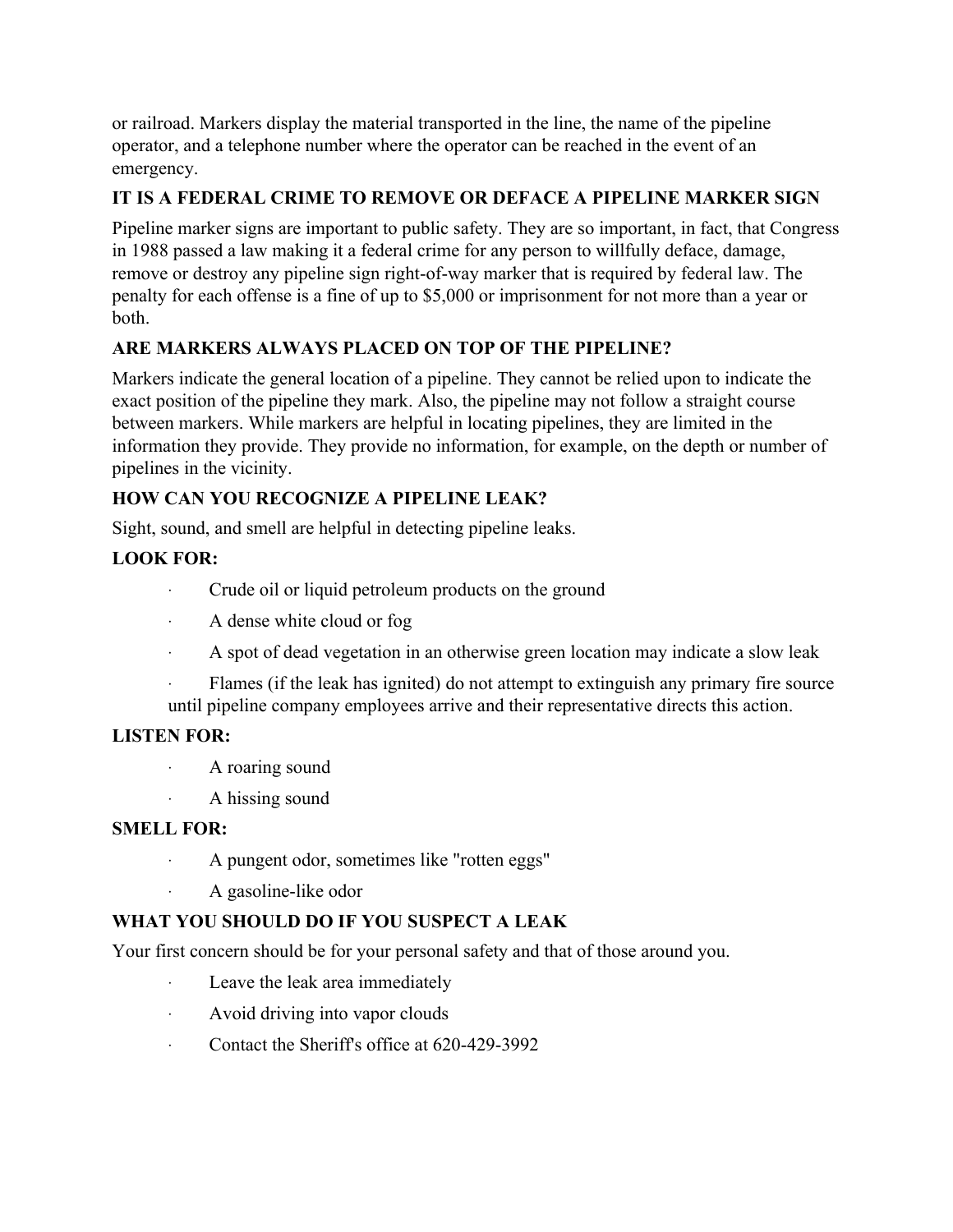# **Severe Weather**

## **THE COUNTY WEATHER PLAN**

During potential tornado conditions, the county will deploy persons, called Storm Spotters, to look for developing situations that could lead to a tornado. When they spot a funnel cloud or a wall cloud, two conditions that precede a tornado's formation, the Spotters will call in a report to the county Emergency Operations Center.

The county's Emergency Preparedness office will also be observing the weather, using radar, and National Weather Service reports.

When a funnel cloud or a tornado has been sighted, the severe weather sirens will be activated. There will be NO all clear siren sounded. To determine if the danger has passed, listen to your radio.

#### **WHAT TO DO WHEN SEVERE WEATHER THREATENS**

Severe weather can hold many hazards, but injuries and deaths may be minimized, if precautions are taken. Although there is no guaranteed safe place during a tornado, some locations are better than others. By following these safety tips you can increase your chances for survival.

At signs of threatening weather, check the weather forecast, especially before leaving for extended periods of time outdoors. Postpone outdoor activities if thunderstorms are imminent. Keep a portable (battery-powered) AM/FM Radio with you. NOAA Weather Radio is available in Cherokee County. Weather information is broadcasted. Weather radios can be obtained from businesses where electronics are sold.

If you can hear thunder, you are close enough to be struck by lightning. Move to safe shelter immediately in a sturdy building or car. Do not shelter in a shed, under isolated trees, or in convertible cars. Get out of boats and away from water.

Telephone lines and metal pipes conduct electricity. Unplug and avoid using electrical appliances. Use the telephone only in an emergency. Turn off air conditioners. Power surges from lightning can overload compressors. Do not take a bath or shower.

#### **IF CAUGHT OUTDOORS**

Find a low spot away from trees, fences, and poles. Make sure the place you pick won't be subject to flooding. If you are in the woods, take shelter under the shorter trees. If you feel your skin tingle or your hair standing on end you are about to be struck by lightning, squat low to the ground on the balls of your feet (do not lay flat). Place your hands on your knees and your head between them. Make yourself as small as possible and minimize contact with the ground.

#### **TORNADO**

- · **TORNADO WATCH:** Tornadoes, severe thunderstorms, or both are possible.
- **TORNADO WARNING:** Take shelter immediately. A tornado has been sighted.
- **FUNNEL CLOUD:** A strong, rotating column of air extending from the base of a cloud to the ground.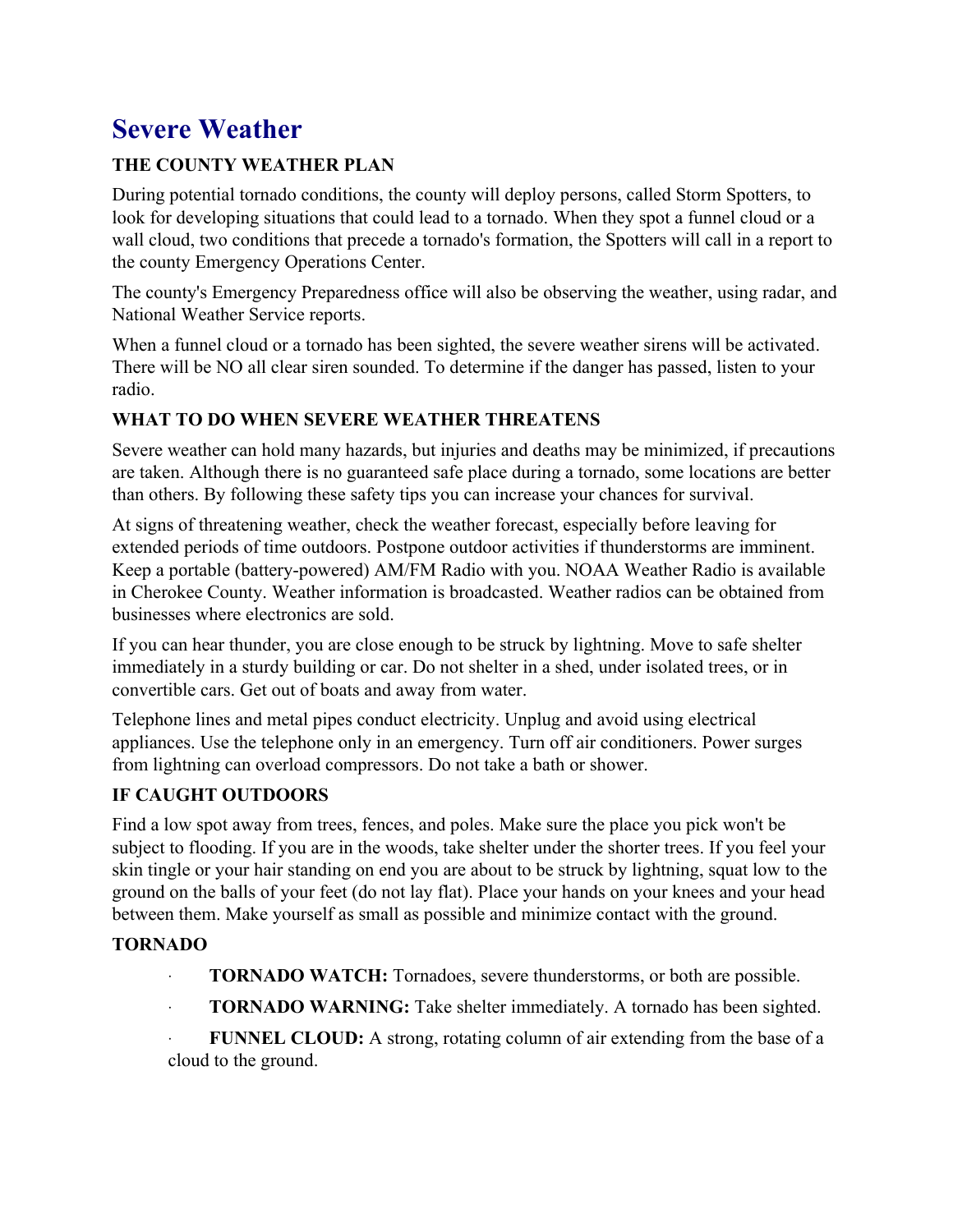**WALL CLOUD:** A lowered cloud base usually found at the southwest edge of a thunderstorm; it suggests rapidly rising air and possibly a severe thunderstorm. With the proper mix of humidity, warm air and strong high level winds, it can signal a tornado formation.

#### **DURING A TORNADO WATCH**

A tornado watch is given when weather conditions are favorable for the formation of tornadoes; for example during severe thunderstorms. If a tornado WATCH is issued for your county, get set.

Watch TV and listen to local radio for further information.

Watch the horizon. If you see any revolving funnel-shaped clouds, report them immediately to Emergency Preparedness at **620-429-1857** or the Sheriff at **620-429-3992.**

Know the locations of designated shelters in public facilities such as schools, public buildings and shopping centers.

Have emergency supplies on hand. Have a household plan for where to go and what to do.

#### **DURING A TORNADO WARNING**

A tornado warning is given when a tornado funnel is sighted or indicated by radar. You should take shelter immediately. Because tornadoes can form and move quickly, there may not be time for a warning. That's why it is important to stay alert during severe storms. If a tornado warning is issued for Cherokee County or if you suspect a tornado is near, go to shelter immediately.

Go to the basement. If there is no basement, go to the lowest floor and into a bathroom, closet, or interior hallway in the center of the building. Stay away from windows.

Protect yourself under something sturdy, and protect your head.

Leave your mobile home or car and seek shelter. If there is no substantial building nearby to go to for safety, lie flat in a ditch or low-lying area with your hands protecting your head.

#### **AT HOME**

The safest place to be during a tornado is underground, preferably a basement under something sturdy like a work bench.

If there's no basement or cellar in your home, a small room in the middle of the house, like a bathroom or a closet, is best. The more walls between you and the outside, the better.

#### **IN A MOBILE OR MANUFACTURED HOME**

Plan ahead. Go to a prearranged shelter or make arrangements with a friend, relative or neighbor with a basement or shelter to see if you can go to their house when the weather turns bad.

If you live in a mobile home park, talk to management about the availability of nearby shelter. If no emergency plan exists, consider setting up a neighborhood information program. Hold briefings on safety procedures as tornado season approaches.

As a last resort, if you can find no other shelter, go outside and lie flat on the ground with your hands over your head and neck. Be alert for flash floods that often accompany such storms.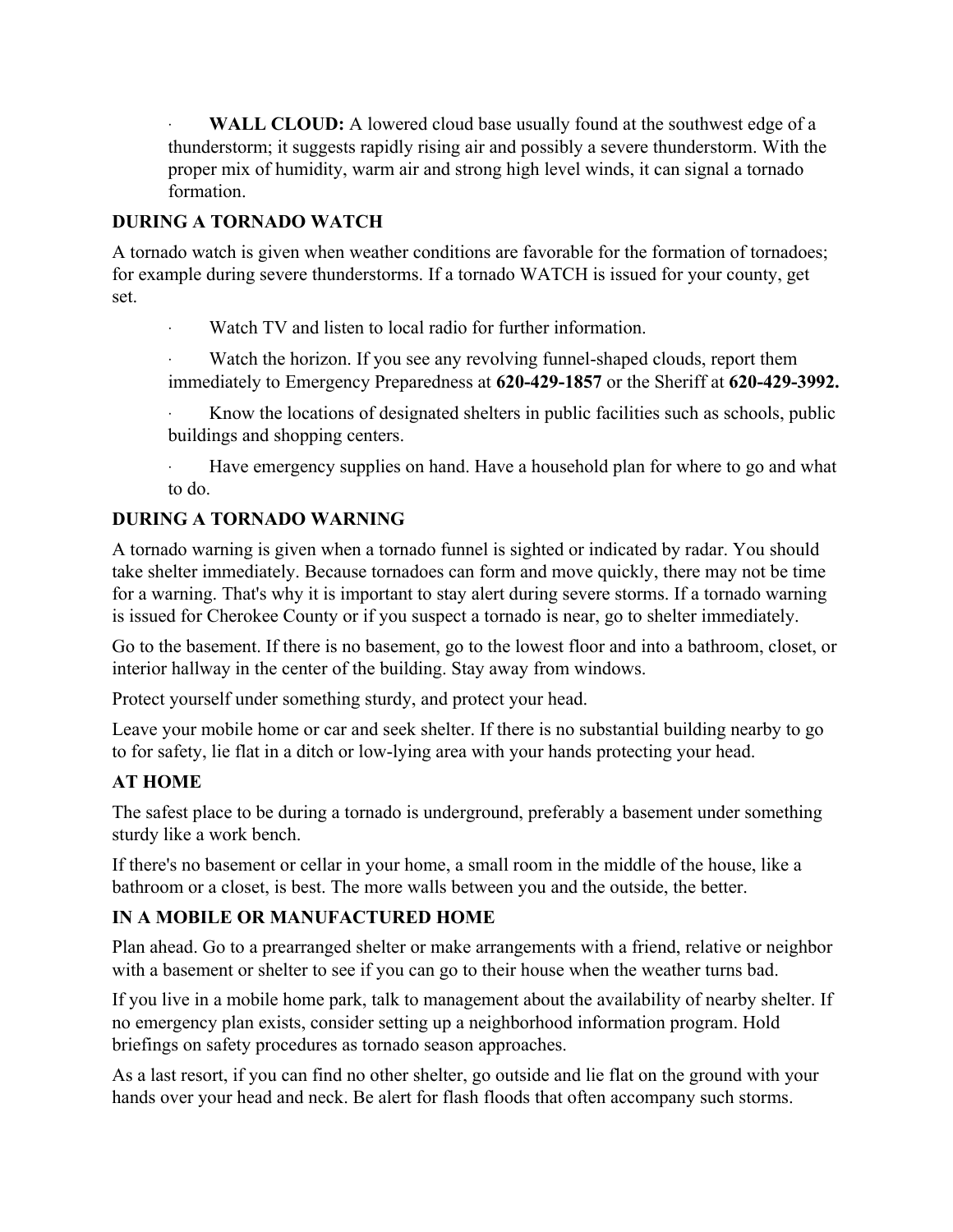Whatever you do, **EVACUATE A MOBILE OR MANUFACTURED HOME**.

# **IN YOUR AUTOMOBILE**

If you see a funnel cloud or hear a tornado warning on the radio or a siren, stop and seek shelter. Go to a sturdy building or home if one is near. Otherwise, move away from the vehicle, try a nearby ditch, gully or ravine. Do not get under the vehicle. Choose a spot in the gully, ditch, ravine that is not near items that could topple into or onto you. Lie flat, face down and put your arms over your head.

Tornadoes can toss cars - even large trucks - around like toys. NEVER try to outrun a tornado.

# **AT WORK OR SCHOOL**

Be aware of emergency shelter plans in plants, office buildings and schools you and your family frequent.

If a specific shelter area does not exist, move into interior hallways or small rooms on the building's lowest level. Avoid areas with glass and wide, free span roofs.

# **AT A STORE OR SHOPPING MALL**

If you can't get into a basement or designated shelter, move to the center of the lowest level of the building, away from windows, and lie flat.

Get into a restroom or near the restroom. In larger buildings, restrooms are usually made from concrete blocks. Besides having four walls and plumbing holding things together, the metal partitions help support falling debris.

Try to get against something that will support or deflect debris, such as heavy counters, sturdy, fixed shelving or a sturdy solid table.

## **AFTER THE STORM**

- Be aware of all potential hazards such as broken glass and downed power lines.
- · Check to see if anyone is injured and render assistance or notify proper authorities.
- · Survey the damage and take photographs of damaged areas if possible.

· Contact your agent and/or insurance company and report the loss as soon as possible. Make a note regarding the date of the call and the person with whom you speak.

Make temporary repairs which are necessary to protect your property from further damage. Do not have permanent repairs made until you are authorized to do so by the adjuster. This would include but not be limited to boarding up broken windows, placing plastic over the roof in places where it is leaking, and dry out carpets and furniture which may be wet. Special care should be taken with some items such as antiques, paintings, silver, etc. You may want to contact a specialist on how to handle these types of items.

Realize that in catastrophic situations insurance companies and their adjusters will handle large losses first but will work to handle all claims in a timely manner. If you have not heard in a reasonable amount of time from your adjuster, contact your agent or company.